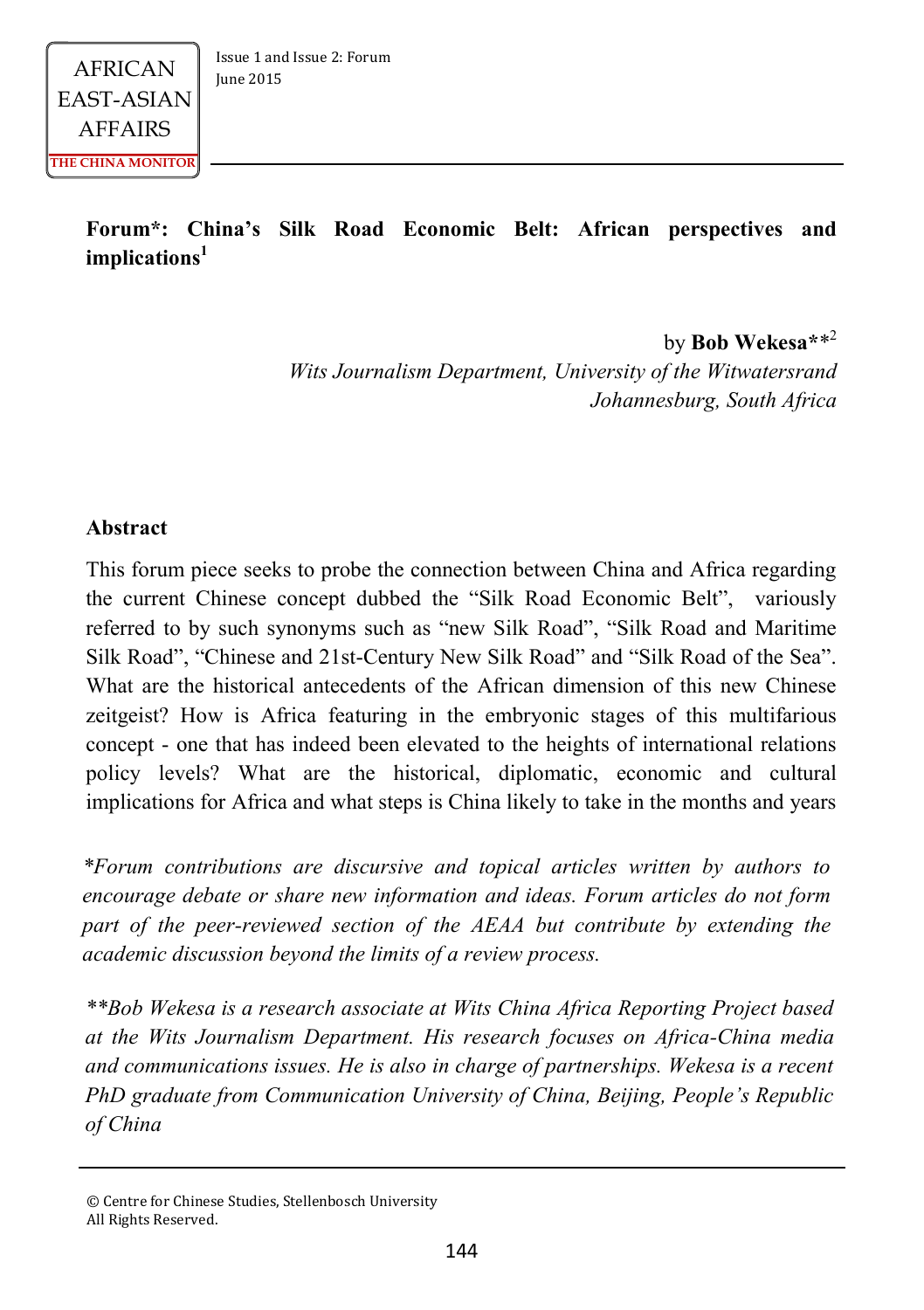ahead? How will Africans, especially African leaders and policymakers, respond to the anticipated implementation of the concept? I conclude by posing a couple of forward looking issues including perspectives on how African leaders and policymakers might react to the Silk Road when its anticipated roll out in Africa begins.

#### **Introduction**

This forum piece seeks to probe the connection between China and Africa regarding the current Chinese concept dubbed the 'Silk Road Economic Belt, variously referred to by such synonyms such as "new Silk Road", "Silk Road and Maritime Silk Road", "Chinese and 21st-Century New Silk Road" and "Silk Road of the Sea". What are the historical antecedents of the African dimension of this new Chinese zeitgeist? How is Africa featuring in the embryonic stages of this multifarious concept - one that has indeed been elevated to the heights of international relations policy levels? What are the historical, diplomatic, economic and cultural implications for Africa and what steps is China likely to take in the months and years ahead? How will Africans, especially African leaders and policymakers, respond to the anticipated implementation of the concept?

To answer these questions, I first trace the historical background informing the African dimension of the Silk Road Economic Belt. This is followed by a discussion of the literature on the Silk Road with a view to understanding the thoughts it has elicited from the intellectual and academic communities in China, Africa and globally. The analysis inculcates content from Xinhua News Agency, purposefully selected as representative of Chinese media reporting on the topic. Xinhua is considered the most appropriate in these regards because, as the sole state-run wire service, it is known to set the pace for the articulation of the Chinese party-state's voice on key issues<sup>3</sup>. Indeed, Xinhua News Agency rolled out a media campaign to promote the concept entitled: "China's Initiatives on Building Silk Road Economic Belt and 21<sup>st</sup>-century Maritime Silk Road" in April 2014 (Xinhua, 2014). It is worth pointing out here that my initial diligent search for overt coverage of the new Silk

<sup>©</sup> Centre for Chinese Studies, Stellenbosch University All Rights Reserved.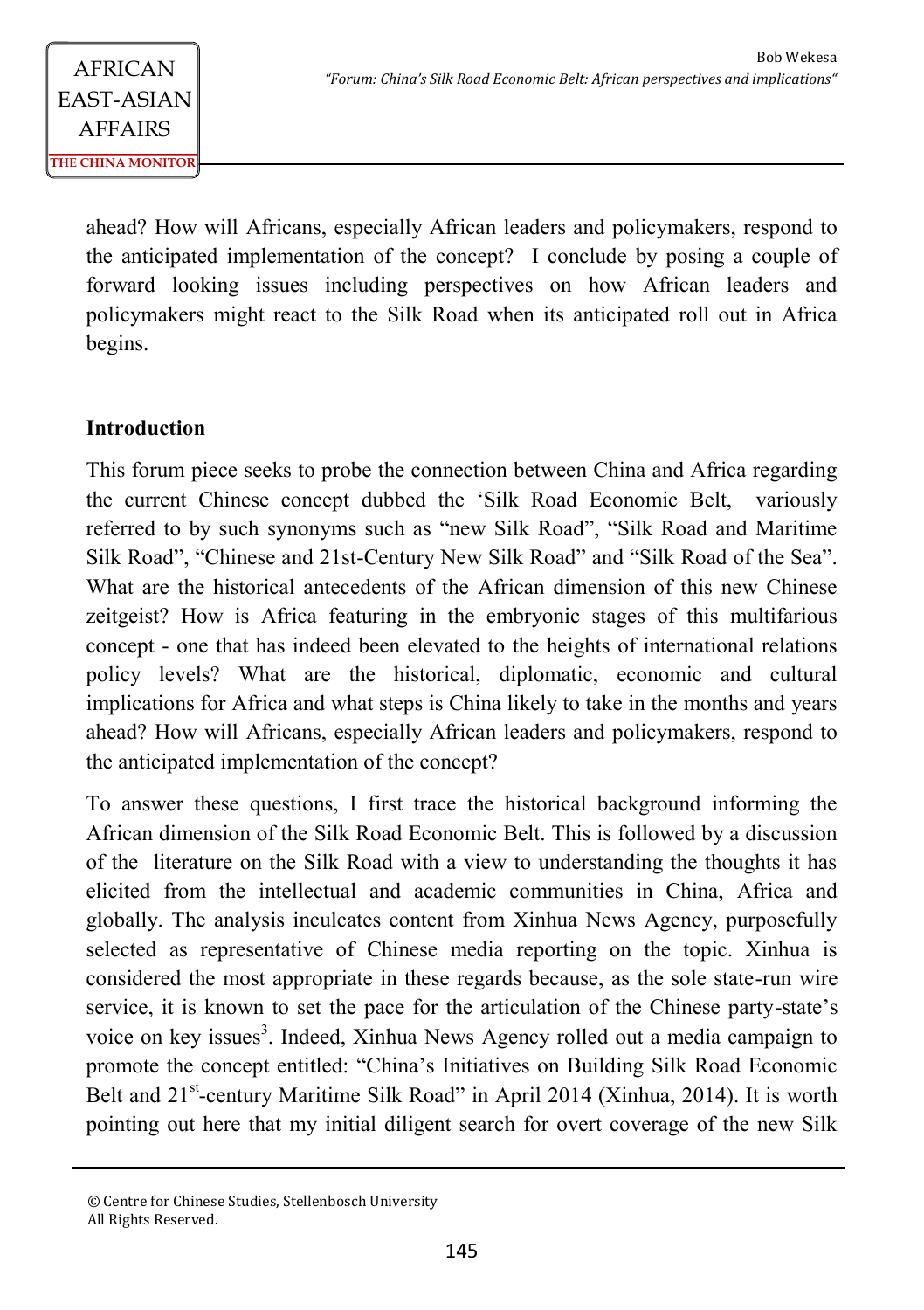$\begin{array}{c|c}\n\text{AFRICAN} & \text{issue 1 and Issue 2: Forum} \\
\hline\n\text{June 2015}\n\end{array}$ 

Road by leading African news media returned a blank on the topic, thus, we leave out African media. With respects to "Western media", I take the view that analysis would be critical in keeping with the long held view that such organiSations are inclined to pursue a less than rosy image of not only China but on occasion, Africa and even their own governments.

After synthesis of the literature, I assess to the implications which this new international policy has for Africa. I conclude by posing a couple of forward looking issues including perspectives on how African leaders and policymakers might react to the Silk Road when its anticipated roll out in Africa begins.

### **Background**

Leafing through the flood that is China-Africa literature, it is nearly a given that any historical account on the topic must of necessity begin with, or at least take cognizance of the Ming Dynasty, Admiral Zheng He. He is lionized as a Muslim eunuch and intrepid leader of the Chinese expedition that made a pioneering foray onto the African continent. Such are his exploits that Life Magazine lists him as the fourteenth most influential man of the second millennium, even ahead of Chairman Mao Zedong, founder of modern China (Top 100 people of the Millennium, 2002).

The historical dimension of Zheng He's voyages are part folk yarn, part archeologically backed. Historical accounts indicate that his fleet of as many as 300 ships navigated by a force of 28,000 sailors, docked on Africa's east coast (Mogadishu and Kismayu in Somalia, Lamu and Malindi in Kenya) in 1418. This was well ahead of the arrival of Vasco da Gama, the Portuguese navigator, who touched the Cape of Good Hope in 1498 – a fact that brings in competitive narratives between China and the West over the longevity of their contact with Africa. Pointed out with equal zeal by the Chinese side, has been the fact that the pioneering armada to East Africa came not to conqueror ill-armed local inhabitants but rather to seek trade links.

The trade dimensions of these early contacts are captured in the fact that the Chinese mariners brought porcelains, silks, lacquer ware, and fine-art objects. In turn, so goes

<sup>©</sup> Centre for Chinese Studies, Stellenbosch University All Rights Reserved.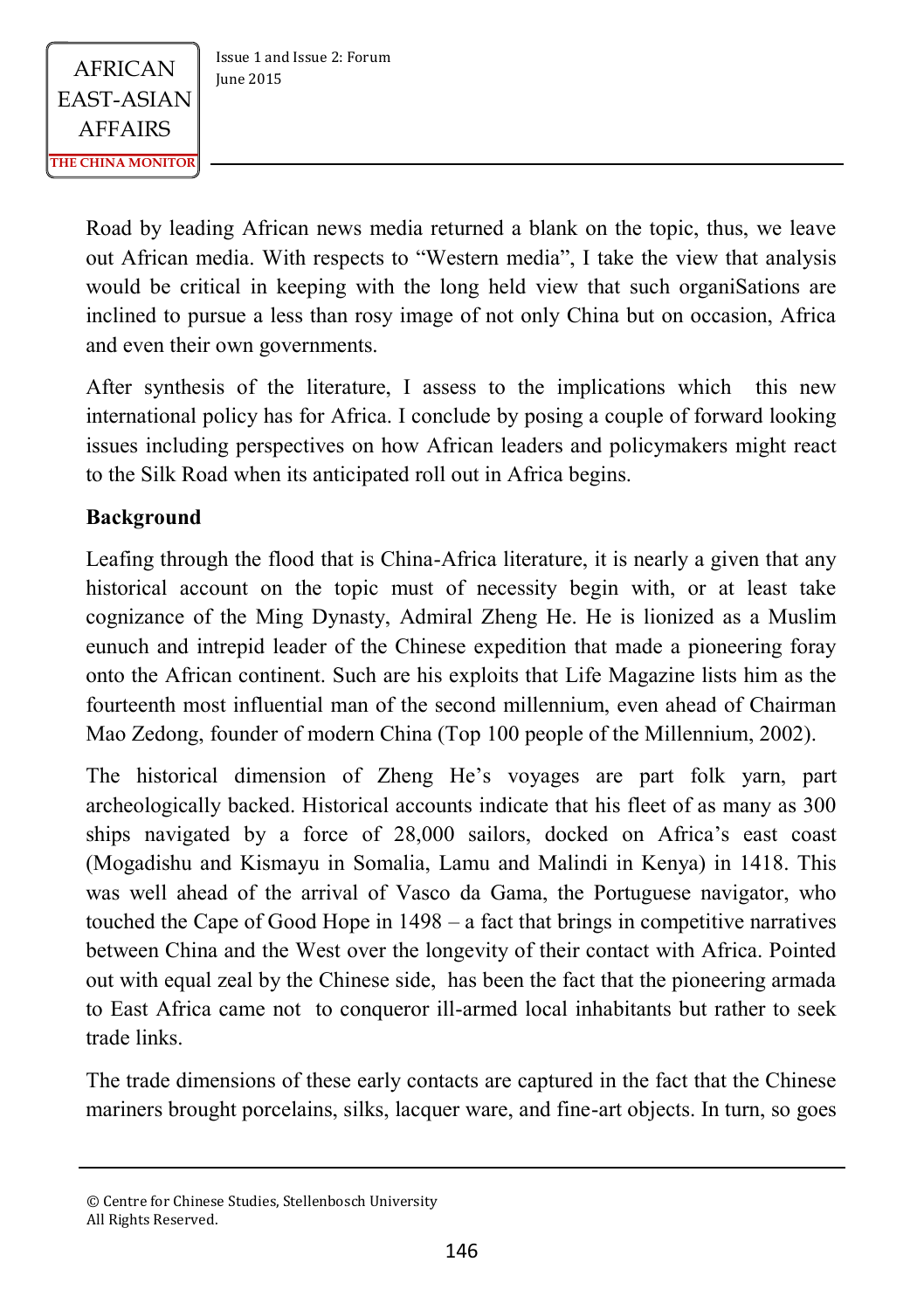the well worn narrative, they went back with items such as ivory, rhinoceros horn, tortoiseshell, rare woods, incense, medicinal herbs, pearls and precious stones. The symbolic perceptions are deciphered in the fact that on at least one such occasion, the voyagers conveyed zebras and giraffes to the Ming dynasty ruling elite. Artistic impressions and written accounts of these tropical mammals, so exotic to China's temperate climate, have been cited as evidence of China-East Africa contact eon upon eon ago.

As China's Silk Road initiative begins to take shape, it will without doubt build on resuscitating these ancient links. Over the past couple of years, evidence of such links have been vigorously explored. British archaeologist Mark Horton<sup>3</sup> excavated in the Kenyan villages of Shanga in Lamu between 1980 and 1986. He wrote a monograph; *Shanga: The Archaeology of a Muslim Trading Community on the Coast of East Africa* for the British Institute in eastern-Africa, which provided new information on the Chinese voyages. In 1996, an American, Louise Levathes<sup>4</sup>, wrote a book entitled *When China Ruled the Seas: The Treasure Fleet of the Dragon Throne 1405 – 1433*, describing how the Chinese *bao chuan* (treasure ships) came to Malindi, Kenya. Another American journalist from the New York Times travelled to Lamu, interviewed residents and wrote an article suggesting that China and Africa had been in contact 600 years before (Bodomo, 2012).

In the early 2000s, a coin with East Asian features, probably Chinese, was discovered in northern Australia and thought to have originated from Kilwa, a UNESCO World Heritage site in Southern Tanzania (Live Science, 2013). In 2006, China erected a replica of Zheng He's treasure ship<sup>5</sup> at a shipyard in Nanjing, an indication that the admiral's sojourns in the Middle East, south-East Asia and eastern -Africa – the maritime Silk Road – were subject of China's penchant for historical icons.

Archaeologists and anthropologists investigating the matter were of the view that Shanga village, thought to be named for the present Shanghai city, was the place where one of the Zheng He's ships was wrecked nearly 600 years ago. Additionally, some local inhabitants had "Chinese characteristics", in other words, oriental

<sup>©</sup> Centre for Chinese Studies, Stellenbosch University All Rights Reserved.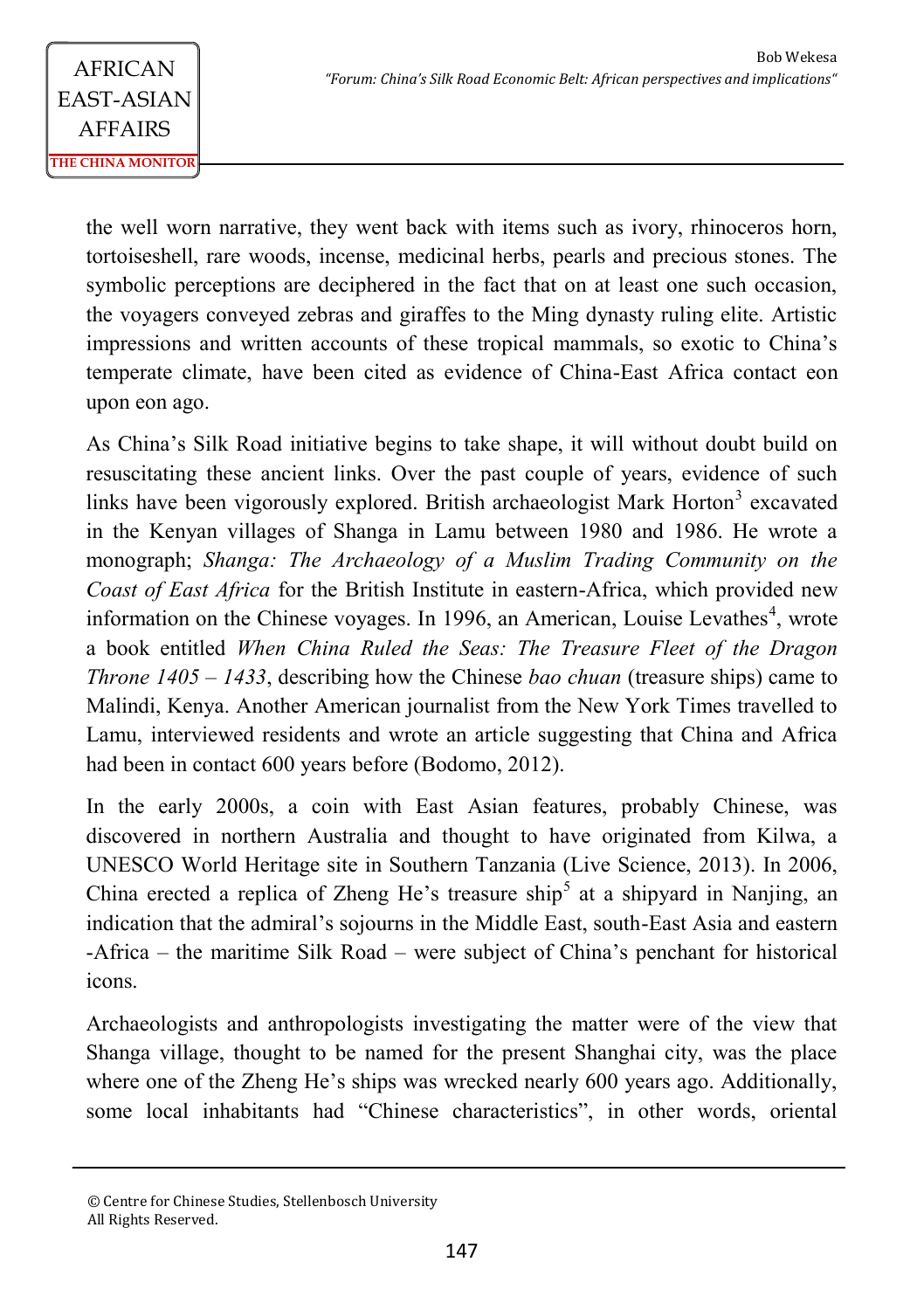$\begin{array}{c|c}\n\text{AFRICAN} & \text{issue 1 and Issue 2: Forum} \\
\hline\n\text{line 2015}\n\end{array}$ 

physical features. This was bolstered by ancient tombs distinct from local Muslim burial graves and decorated with Chinese ceramics. In 2005, DNA tests irrefutably confirmed that a family in Washanga or Shanga village of Siyu islet, Lamu, bore Chinese genetic make-up traceable to Jiangsu province. Notable among them was Dr Mwamaka Sharifu – dubbed the "Chinese girl" by the media<sup>6</sup> – who has since become the modern face of these ancient events. She earned a Chinese scholarship and is currently studying for a master's degree at the Nanjing University of Traditional Chinese Medicine. Such past events add, from the present day vantage point, a potent people-to-people dimension to the modern project. In 2005, the Chinese government held the 600 anniversary of Zheng He's expeditions in Jiangsu, exemplifying the admiral as a bridge between China and East Africa.

With information about Chinese contact with the East African coast rapidly spreading through China-Africa scholarship and in the media, the Chinese and Kenyan governments signed an agreement in 2005 for joint archaeological excavation, which ultimately kicked off in 2010. The Sino-Kenya terrestrial and marine archaeological exploration project was a US\$ 2.4 million project. Notably, this historical-cum-cultural project was funded by China's Ministry of Commerce.

#### **Fast forward**

The Ming Dynasty expeditions and therefore the maritime Silk Road are said to have been abruptly terminated for a variety of speculative reasons pieced together by historians<sup>7</sup>. In the 19<sup>th</sup> Century, contacts between China and East Africa resumed when some 2,000 Chinese workers were brought to Tanzania by colonial Germany to build the Dar es Salaam to Mwanza railway (1400 are said to have died) (Shinn and Eisenman, 2012). It is interesting to note however that the recent flurry of activity in the Silk Road formulation comes at a time when Chinese resources are being used for the construction of a railway between Mombasa, through Kenya and into Uganda, Rwanda, Burundi and South Sudan.

China has mobilised significant "soft power" out of her old connections with East Africa. These ancient contacts are today an important source of her diplomatic *raison d'être* in Africa. In 2010, when the former Chinese ambassador to Kenya, Liu

<sup>©</sup> Centre for Chinese Studies, Stellenbosch University All Rights Reserved.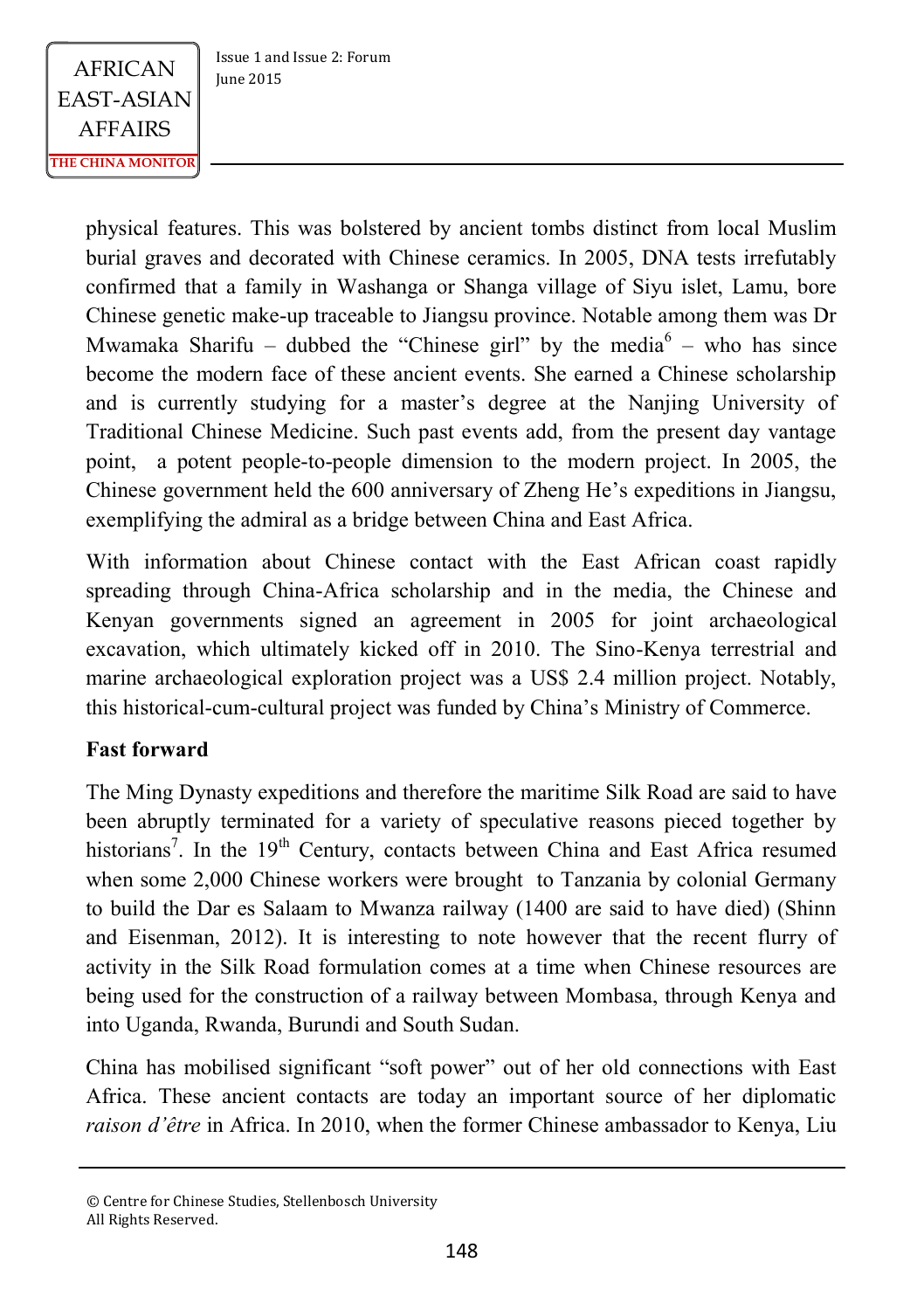Guangyuan received the so-called Peace  $Ark - a$  Chinese navy ship laden with medical personnel and equipment for free medical check-ups and treatment of Kenyans in the coastal city of Mombasa – he struck a historical chord by linking the ship to what he called "Giraffe Diplomacy", drawing on Zheng He's voyages in the fifteenth Century<sup>8</sup>. Standing with local and Chinese guests overlooking the Indian Ocean, the ambassador narrated how the Chinese voyager and his retinue had gone back to China with a giraffe that was then kept in the Ming Dynasty court as a symbol of luck. It is worth noting that in the recent past, in 2014, other such Chinese navy fleets have called on the coasts of South Africa, Namibia and Angola (Xinhua, 2014a; Xinhua, 2014b).

And just as Zheng's massive fleet of treasure vessels of the fifteenth century brought exotic oriental goods, the Peace Ark mission of 2010 equally wowed when it docked on the Kenyan shores: a rescue helicopter on board, 32 medical departments, 300 hospital beds and a wide range of diagnostic medical equipment. Kenyans in various states of indisposition flogged the ship for a week. It then glided away to the Dar es Salaam port and on to the Seychelles to bless other shores with its "good luck". The re-enactment of the earlier voyages via a navy-cum-medical ship sought to tie together conventional diplomacy, medical diplomacy, historical diplomacy and political diplomacy<sup>9</sup>. This is but one instance of China's skill in bundling symbolism with pragmatism in Africa since the 1960s - a skill which is likely to be deployed in discourses articulating China's Silk Road.

### **FOCAC as a shaper of the China-Africa Silk Road**

From the foregoing historical account, it is evident that the Silk Road and Maritime Silk Road strikes deep symbolism in the relations between China and Africa. For instance, that Zheng He's exploits are of immense symbolic significance to China was evident at the July 2012 edition of the Forum on China Africa Cooperation (FOCAC). China's Director General at the International Affairs Department of the Ministry of Culture Ms Hou Xianghua announced that her country would build a park on the Kenyan coast and plant a sculptured bronze statue of Zheng He there (Wekesa, 2014). Indeed some have referred to activities of unveiling Zheng as

<sup>©</sup> Centre for Chinese Studies, Stellenbosch University All Rights Reserved.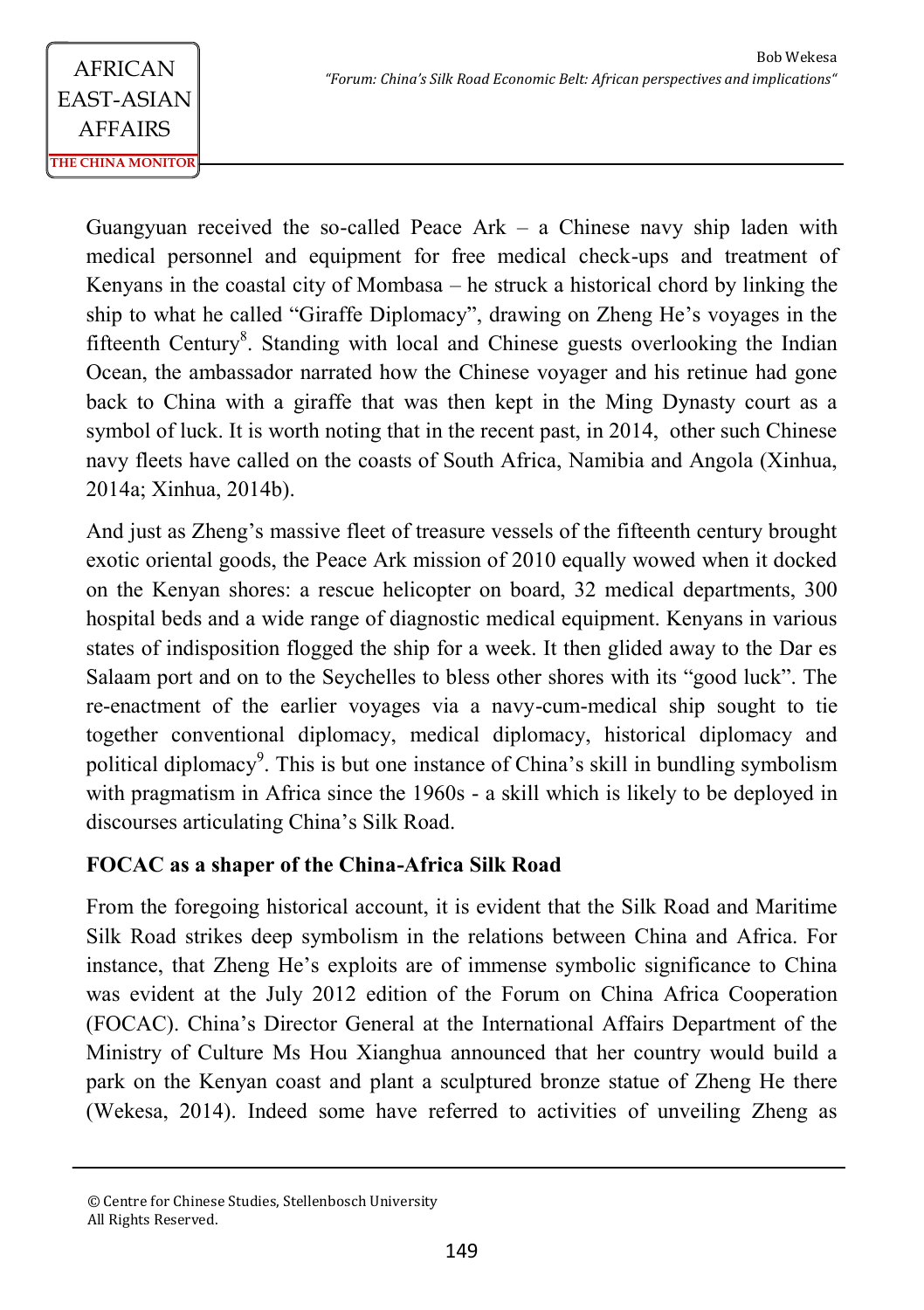"China's marine diplomacy" and "soft power at sea" one that could be leveraged to China's construction of the maritime Silk Road via the Mombasa port as indicated by the "Silk Road Economic Belt" maps (Holmes and Yoshihara, 2006:244).

### **Literature Synthesis**

Zheng He's expeditions to the East African coast have in the recent past been pressed into the service of legitimising what is now known as the "maritime silk road". However, the polemics that are likely to be sparked by China's appropriation of the maritime Silk Road will elicit contestation about the dating of the Indian Ocean trade sea routes. If Zheng He's visits have been primed as having predated the colonial settlement of Europeans on the East Africa coast, the contestation would be that Marco Polo's thirteen century travels were much earlier and, in turn, maritime trade between Africa and other Asian regions had been going on for at least two centuries before Marco Polo (MacEgan, 2014).

The whole coinage of the phrase has become a contest in symbolism. In 1999 and 2006, the United States of America (US) Congress issued and updated *The Silk Road Strategy Act* to maintain US influence in Eurasia. In 2004, *China Daily* published an article outlining China's concept of its Silk Road as a Eurasian "land bridge" connecting China to Europe across the Eurasian continent (Lin, 2011). The connection here, as we saw above, is that 2005 is the year when the African perspectives of the Silk Road via Zheng He-related initiatives rose to prominence with East Africa as the beachhead.

In the immediate present, before the concept rose to the status of official Chinese geo -political policy, it had been used by US officials with a nearly similar road, maritime and air infrastructure vision – "The New Silk Road Initiative" – from 2011 onwards (Tracy, 2013). Indeed, former US secretary of state Hillary Clinton chaired a conference dubbed the "New Silk Road" in New York with 30 Asian nations, as one of her last Asia-focused diplomacy before retirement. This was in the context of the withdrawal of US' armed forces from Afghanistan. In what amounts to "who blinks first", it would thus appear that the Chinese authorities may have plucked the rug under the US' feet, at least in terms of deploying the phrase to its global geo-

<sup>©</sup> Centre for Chinese Studies, Stellenbosch University All Rights Reserved.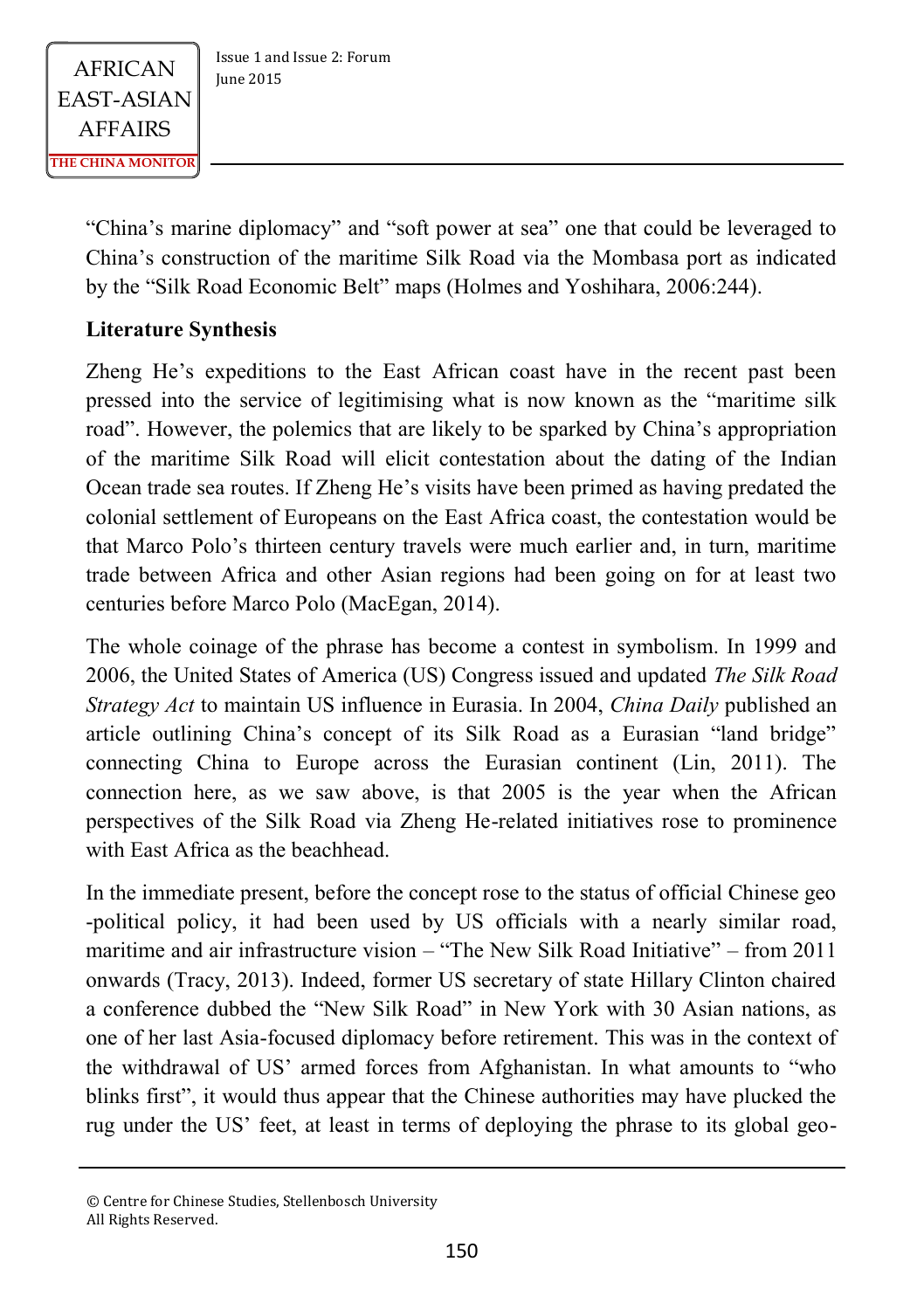political intents. As far as Africa is concerned, it is likely to be same competitive "who blinks first" as the recalibration of global financial and political architecture gallops apace.

The point to note in undertaking a loose content analysis of Xinhua News Agency's coverage, is the sheer preponderance of the coverage of the China's Silk Road Economic Belt concept<sup>10</sup>. As explained above, Xinhua News Agency takes the cue from the Chinese party-state and thus, we can conclude that the Chinese Silk Road and Economic Belt is a product of a well thought out plan. Furthermore, we can conclude that the Chinese Silk Road and Economic Belt is part of China's grand strategy, as well as its Comprehensive National Power design. It is in this context that Xinhua's promotional special issue on the topic beginning April 2014 should be seen. However, it is evident that Xinhua reporting is heavily tilted towards the Eurasia and the South East Asia regions with only three articles focused on Africa for the whole period from April to December 2014. A perspective we nevertheless glean from the reporting is that the coasts of Kenya and Egypt will likely be the landing sites for the African Silk Road as they are focused on in three articles. Interesting absences in the literature are the Indian Ocean countries of Madagascar, Seychelles and Mauritius that  $-$  speculatively  $-$  seem to have been part of the ancient Silk Road!

The new Silk Road has been primed as Chinese economic diplomacy calculated to advance China's economic expansion to the world as a counter to the Western countries and supranational financial institutions such as the IMF and World Bank (Kemp, 2014). When the US\$ 40 billion Silk Road Fund was unveiled in 2014, it was bundled with China's promotion of a new US\$ 50 billion Asian Infrastructure Investment Bank, which South Korea and Australia declined to join ostensibly due to pressure from officials in Washington, which went all the way up to Secretary of State John Kerry and President Barack Obama himself (Kemp, 2014). The apprehension by the West is that war chests such as the Silk Road Fund and the Asian Infrastructure Investment Bank could be used by countries not accessing funds from the West, this being a lamentation that African countries have long expressed.

<sup>©</sup> Centre for Chinese Studies, Stellenbosch University All Rights Reserved.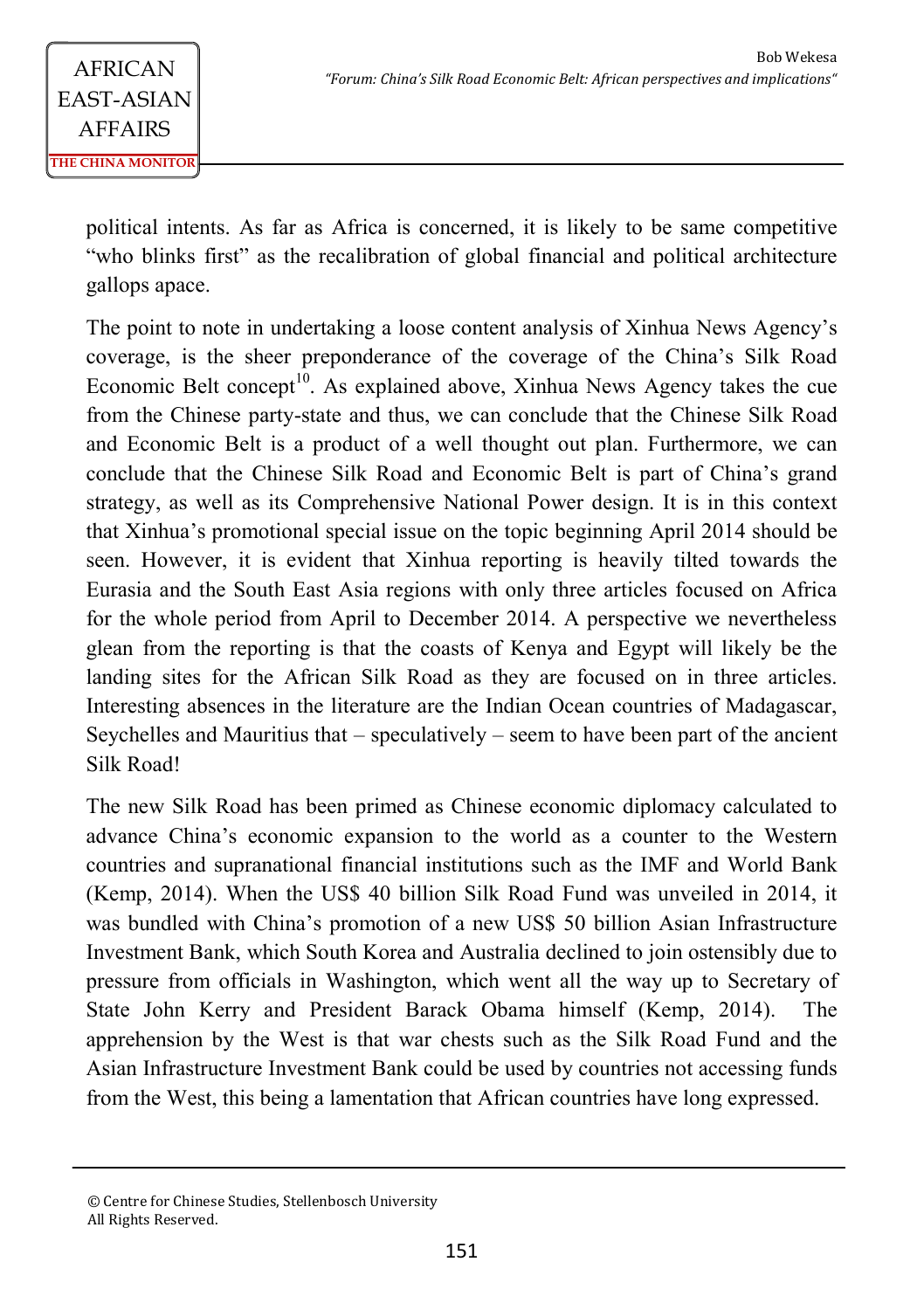$\begin{array}{c|c}\n\text{AFRICAN} & \text{issue 1 and Issue 2: Forum} \\
\hline\n\text{line 2015}\n\end{array}$ 

The new Silk Road has been imagined as a challenge to the US-led Trans-Pacific Partnership (TPP) announced early 2014 by the Obama administration, aimed at creating a Free Trade Area in the Asia Pacific region with the exclusion of China and obviously, the preclusion of Africa. Geo-political perspectives can be seen in the deduction that the TPP builds on the US' pivot to Asia thought to be a scheme to encircle and contain China in its East Asian "sphere of influence". Africa has not featured directly in the pivot to Asia discussions. However as this balance of power manoeuvring gains pace, it is likely that Africa will be drawn in one way or another. For instance, analysts have linked the Silk Road Fund and the Asian Infrastructure Investment Bank to the BRICS US\$ 100 billion New Development Bank to be headquartered in Shanghai. Africa is represented in the BRICS by South Africa and South Africa has often argued that it is not in the BRICS for its own national interests but as representative for wider continental interests. Still, there is a broken link between China and Africa in that China's own Free Trade Agreement for Asia and the Pacific (FTAAP) – as an answer to the TPP – equally and obviously precludes Africa. Notably, the Chinese authorities have invited all APEC memberstates (in which Africa is geographically precluded) to join the FTAAP (Zepp-LaRouche, 2014), thus, African leaders would be interested in figuring out what avenues exist for their participation in this unfurling globalization 2.0. This is regardless of President Xi Jinping's words (in the context of the Silk Road and APEC) to the effect that he 'recognise(d) the positive actions both (China and the US) have taken in helping African countries (Zepp-LaRouche, 2014).

Much as the new Silk Road details China's global protrusion, a review of the literature indicates that its objectives are currently best articulated with regards to transport corridors in the Eurasian region even though there are contestations here over the prioritisation of the western, central or southern corridors (Pradumna, Rana and Chia, 2014). Some have gone as far as lobbying for the pivotal role that some Asian countries would play in the structural development of the new Silk Road<sup>11</sup>. In the cartographic models that have been generated, Africa features not by road extensions but by a maritime route that touches Mombasa on the East African coast with a short dash to Nairobi and then extends via the Red Sea to Egypt. Egypt with

<sup>©</sup> Centre for Chinese Studies, Stellenbosch University All Rights Reserved.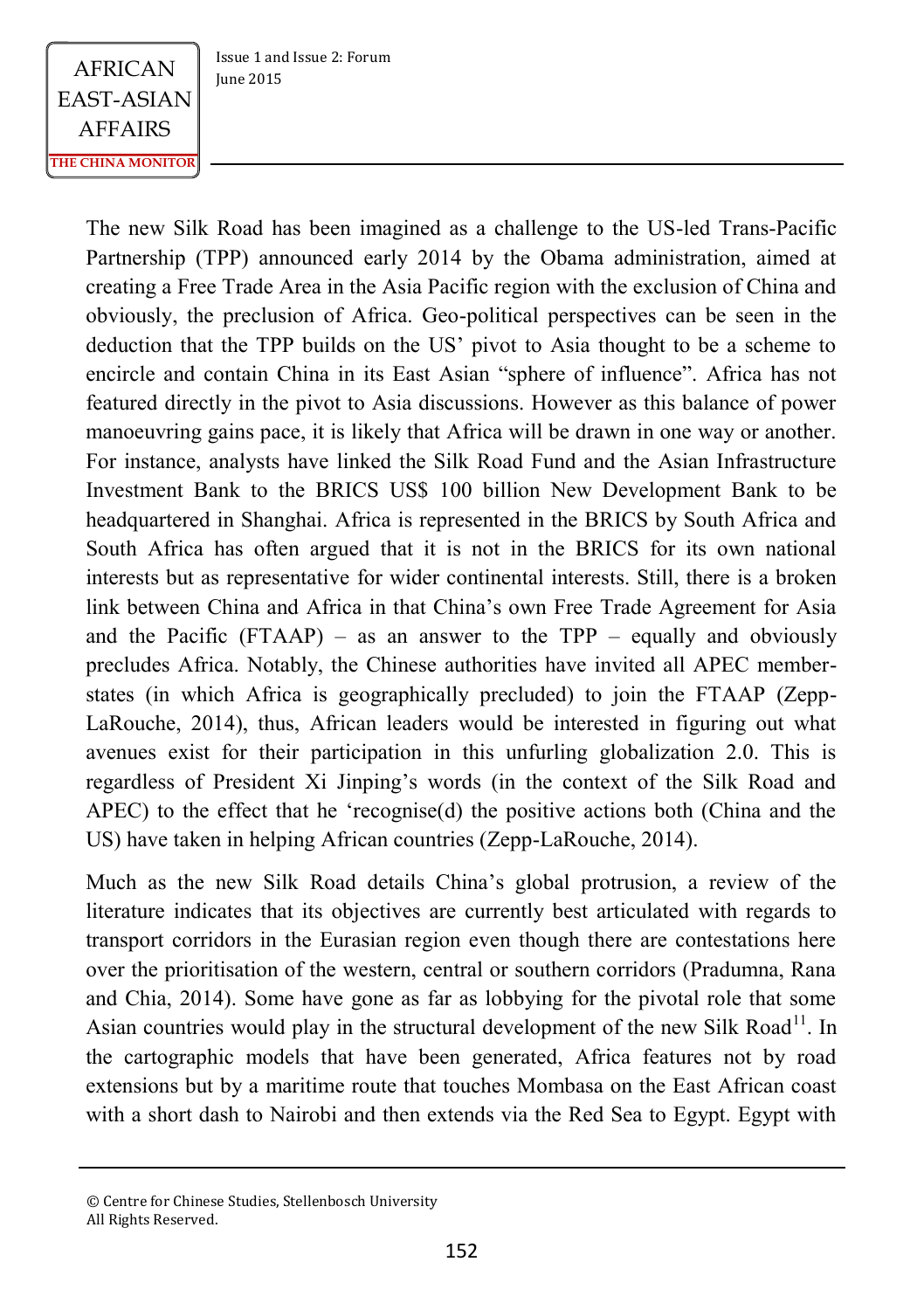its Suez Canal that links northern Africa, Europe and the Levant with Asia is crucial for the new Silk Road today as it was in the ancient times. Indeed, rather than the flow of traders coming from China or Asia to northern Africa, it is recorded that trading caravans escaping the expansion of the Roman empire established trade routes the other way – into Asia (Chaturvedy, 2014).

Much of the literature hardly accounts for the African dimension of the new Silk Road, mentioning it only in passing. It is worth pointing out that the ancient maritime Silk Road did not necessarily and directly extend to Nairobi. In this, we see the possibility that the Chinese framers of the new Silk Road are prepared to use the ancient Silk Road as the launch pad for newly minted Silk Roads! Nonetheless, it is not far-fetched to suppose that the African dimension of the Silk Road is currently a matter of conjecture rather than based on overt official articulations as happened in much of south-East Asia, south and central-Asia, eastern and central-Europe and in parts of western-Europe. Analysis seeking to factor in African perspectives would therefore need to consider where Africa stands in China's grand strategy. Some sources indicate that the grand strategy includes:

*"Acquisition of comprehensive national power with an eye on global great power that is second to none, access to global natural resources, raw materials, and overseas markets to sustain China's economic expansion, pursuit of the 'three Ms': military build-up, multilateralism, and multi-polarity; and creation of a worldwide network of friends and allies".*(Chaturvedy, 2014)

Literature shows that China's interests in the Silk Road are more inclined towards economic considerations and geopolitical considerations only secondarily. In the specific African circumstances, security concerns such as those seen in the evacuation of Chinese nationals from Libya in 2011 and the anti-piracy activities by the People's Liberation Army Navy (PLAN) in the Gulf of Aden, are motivated by securing economic interests there (Lin, 2011). But because China's military presence could be construed along the lines of the "China Threat" in eastern-Africa's Indian Ocean regions, it has been argued that the Zheng He narrative would help recall China's peaceful intentions in the past as in the present (Li, 2005), away from

<sup>©</sup> Centre for Chinese Studies, Stellenbosch University All Rights Reserved.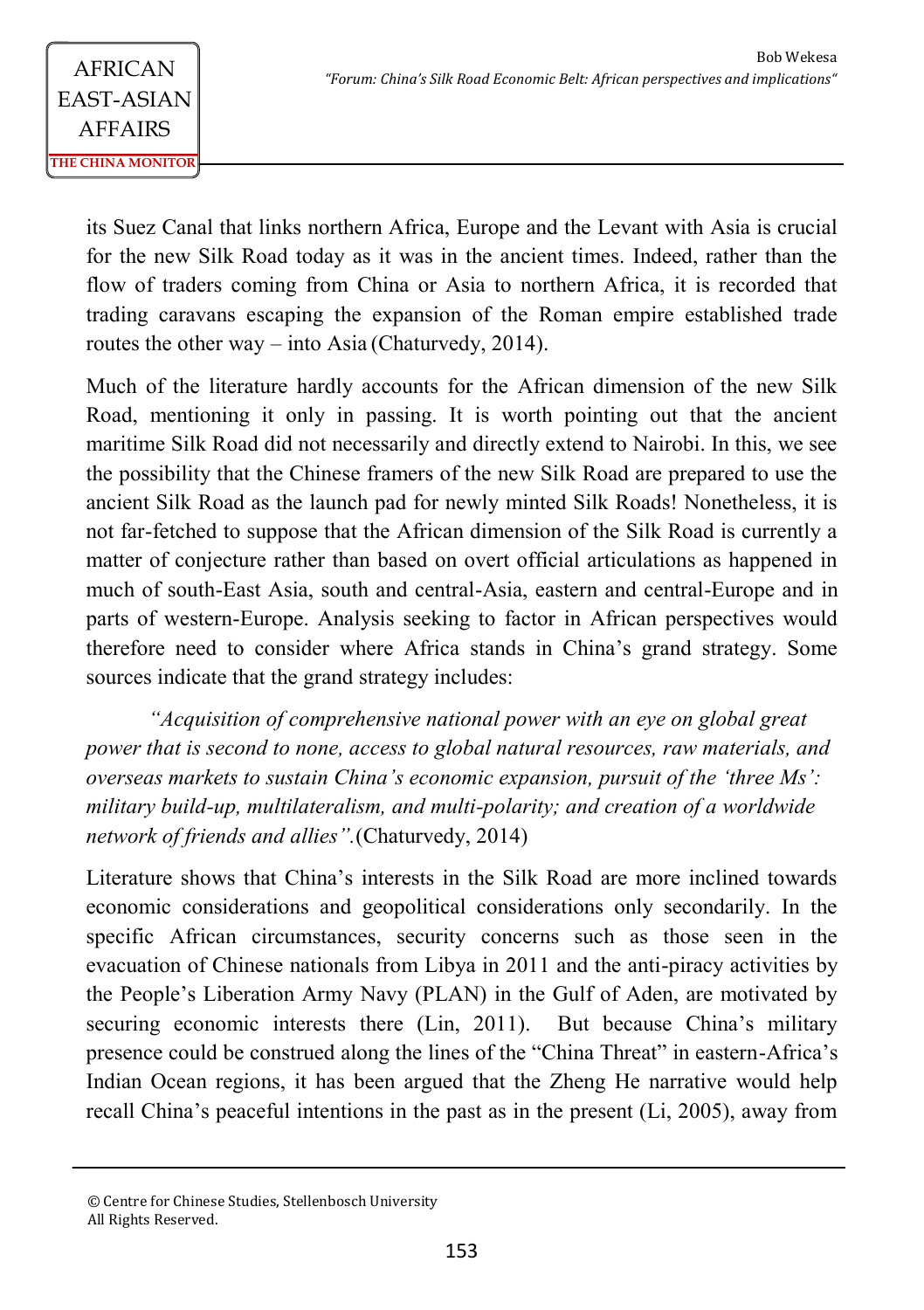

 $\begin{array}{c|c}\n\text{AFRICAN} & \text{issue 1 and Issue 2: Forum} \\
\hline\n\text{June 2015}\n\end{array}$ 

the spectre of a rising, neo-colonial and aggressive power.

Vague as China's Silk Road Economic Belt may seem, scholars have seen a link between it and China's acquisition [of] controlling and operational stakes in various container ports across the Indian Ocean Littoral, Coast of East Africa, and the Mediterranean. On the East African coast, China is involved in the construction or revamping of seaports in Kenya (Mombasa and Lamu), Tanzania (Dar es Salaam and Bagamoyo) as well as interests in the ports and maritime transport shipping lines along the Red Sea and the Mediterranean (Djibouti, Eritrea, Sudan and Egypt). This is seen as a means of securing sea lines for trade and ferrying of natural resources as well as quelling sea-based crime and piracy (Anthony, 2013). It has also been indicated that China (in partnership with Thailand) has fashioned a "Strategic Maritime Distribution Centres (SMDC)" initiative that would see to the construction and servicing of 12 ports and Sea Lines of Operation on the continent although details on which ports these would be is still hazy (Eyler, 2014).

#### **Analysis of the implications for Africa**

Any number of implications can be ascribed to China's Africa dimension of the new Silk Road. To start with, the fact that China's immediate neighbourhood in Asia and central and western-Europe seem to have been the targets of the concept is unlikely to impress African leaders and policymakers. This is particularly so considering that we are living in an era where China is such an important player that whatever major policy initiatives it rolls out, they are observed with more than passing keenness globally, Africa included.

On the cultural front, it appears that the pledge, during the 2012 FOCAC ministerial meeting, for the erection of the deeply symbolic statute of Zheng He in Mombasa, has not been met. If, or when, it is constructed, it would join the tombs of Chinese TAZARA construction workers who died and were interred in Dar es Salaam. It would stand in the same city where Fort Jesus, the Portuguese relic still stands but with the reminder that China did not built any forts used for conquering Africans. In the same vein, the release of the findings of the archaeological investigations in Kenya by the Kenyan National Museum and China National Museums/Peking

<sup>©</sup> Centre for Chinese Studies, Stellenbosch University All Rights Reserved.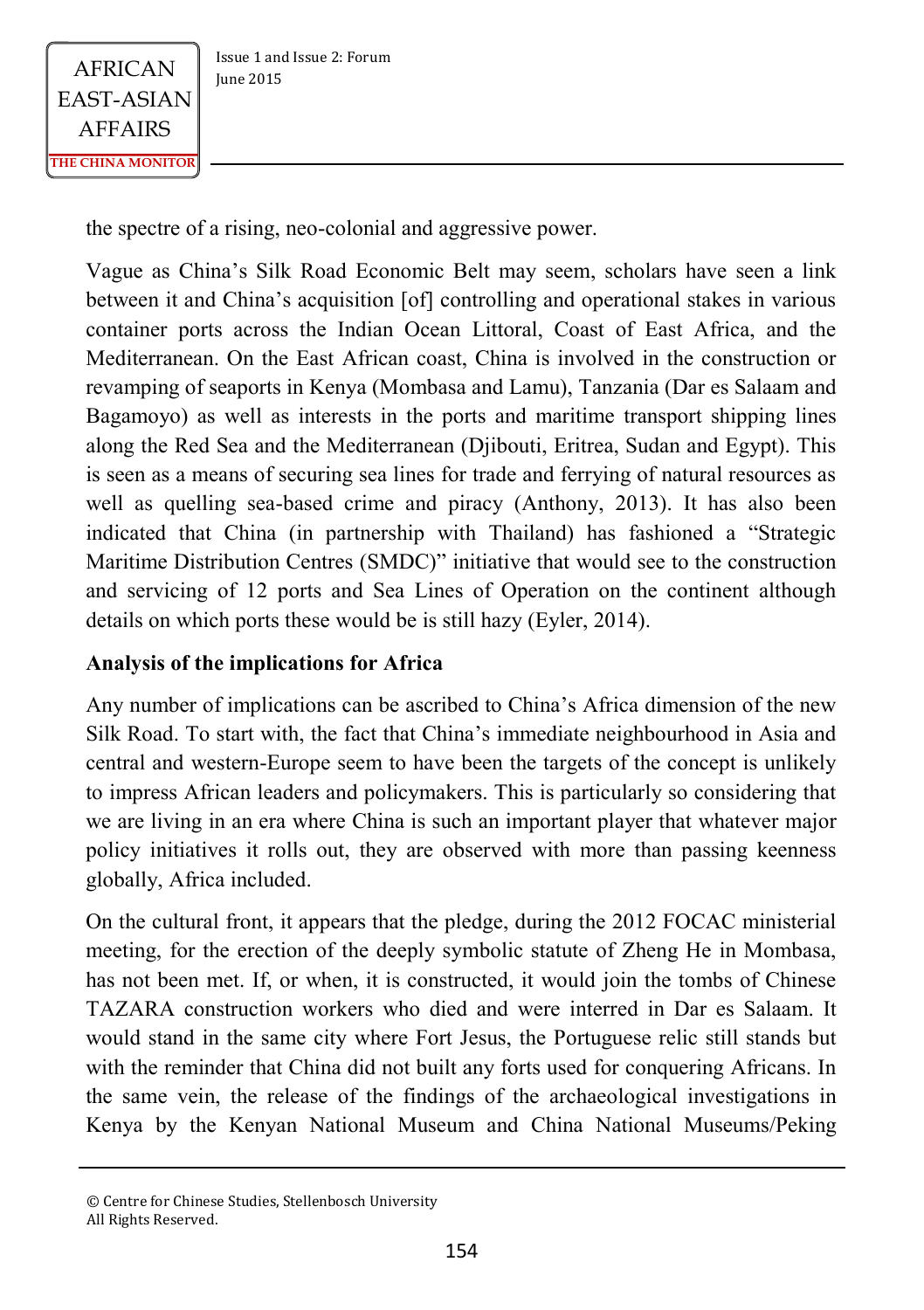University that have been undertaken since 2010 would provide further "soft power" if China elects to promote the concept in Africa. Given that the promotion of the Silk Road in China and elsewhere in the Eurasian region has included artistic productions, the possibility of joint artistic endeavours around the ancient Silk Road – including China Central Television's (CCTV) documentaries<sup>12</sup> on the topic, to fully fledged films – is not altogether far-fetched. Indeed, there are ample cultural resources and initiatives available when it comes to the promotion of Zheng He.

A related cultural consideration could take a decidedly educational approach. Many Africans are well familiar with the historical contacts between their countries and Europe – born of centuries of contact. Few however have an understanding and appreciation of the fifteenth century contacts. This stands in contrast to the fact that most literate Chinese are well familiar with the Chinese *bao chuan* (treasure ship) voyages to the "seas of the west". Chinese and African educational officials could work together in the course of implementing the new Silk Road policy to insert these historical accounts into African curriculums.

Obviously, a question to be posed is whether China-Africa engagements have changed over the past 600 years since Zheng He's voyage. Then, China brought porcelains, silks, lacquer ware, and fine-art objects to East African – all these being "manufactured products". In turn, they went back with ivory, rhinoceros horn, tortoiseshell, rare woods, incense, medicinal herbs, pearls and precious stones – in other words "raw materials". This is largely the case today with lamentations – right or erroneous – being that China's trade relations with Africa are structured in such a way that Africa is a net importer of "finished" products and a net exporter of "unfinished" materials. It would be interesting to see how the African dimension of the Silk Road would address this conveyance of goods across the international waters. Would the Chinese authorities' magnanimous pledges to help Africa climb up the value addition chain be part of the "new" Silk Road relations? Would Africans themselves see the Silk Road as a means to step up to the plate and fashion a shipping of manufactured rather than primary goods rather than whining incessantly over the matter?

<sup>©</sup> Centre for Chinese Studies, Stellenbosch University All Rights Reserved.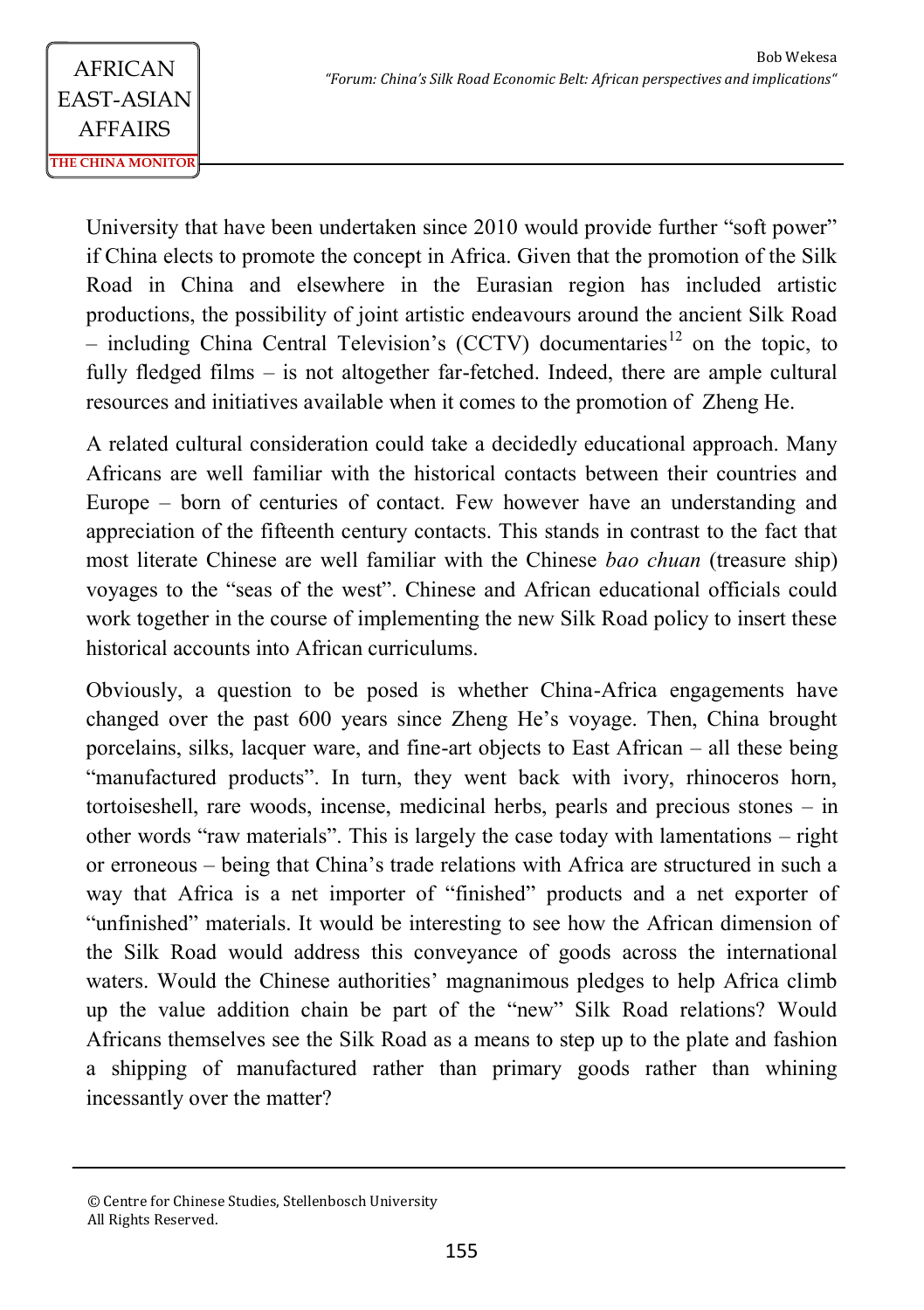$\begin{array}{c|c}\n\text{AFRICAN} & \text{issue 1 and Issue 2: Forum} \\
\hline\n\text{line 2015}\n\end{array}$ 

It has been observed that the new Silk Road is a metaphor that finds its tangible implementation through free trade zones (the TPP for the US and the FTAAP for China) and financial vehicles such as the Asia Infrastructure Investment Bank. This poses a challenge since – geographically speaking – Africa does not belong to any of these trade areas nor does it expressly qualify to benefit from the Asia Infrastructure Investment Bank. The closest Africa gets to the proposed funds will be with respects to the US\$ 40 billion Silk Road fund – although again, these funds seem earmarked for projects in China's littoral areas and toward Europe. Even the BRICS cannot be seen as directly beneficial to Africa notwithstanding South Africa's ostensible representation of the continent. Indeed, apart from South Africa's own economic challenges that distract it from effectively playing a financial support role for Africa, it (South Africa) has to reckon with competition from as such other continental rivals as Nigeria and Egypt (Wekesa, 2014).

Indeed, a dicey consideration in terms of the products shipped from Africa to China along the new Silk Road will be in relation to illegal wildlife poaching for products such as ivory and rhino horns. In the recent past, China (and other Asian countries) have been berated for their roles of omission or commission in these illegalities. Yet, latching on historical antecedents as the primer for the new Silk Road would bring to mind the fact that ivory and rhino horn were two of the valued products that Zheng He's ships conveyed to Ming Dynasty China. On a more potentially salutary consideration, African governments could use the fact that Zheng He's ships are said to have taken giraffes and zebras to the Middle Kingdom to donate just such wildlife to China. This innovation, if feasible, could come with lots of soft power for African nations. It would in a small measure demonstrate that, rather than being on a receiving end of Chinese largesse all the time, they can give something back.

A limiting factor in the African dimension of the new Silk Road is that it brushes the continent on the Kenyan coast and then travels via the Red Sea to Egypt. It can almost be anticipated that other African countries will feel envious of this exclusion. China does not have to strictly follow the ancient sea and land routes in constructing the new Silk Road. In these respects, an updated map linking the new Chinesefunded infrastructure on the continent could go a long way. In any case, just such a

<sup>©</sup> Centre for Chinese Studies, Stellenbosch University All Rights Reserved.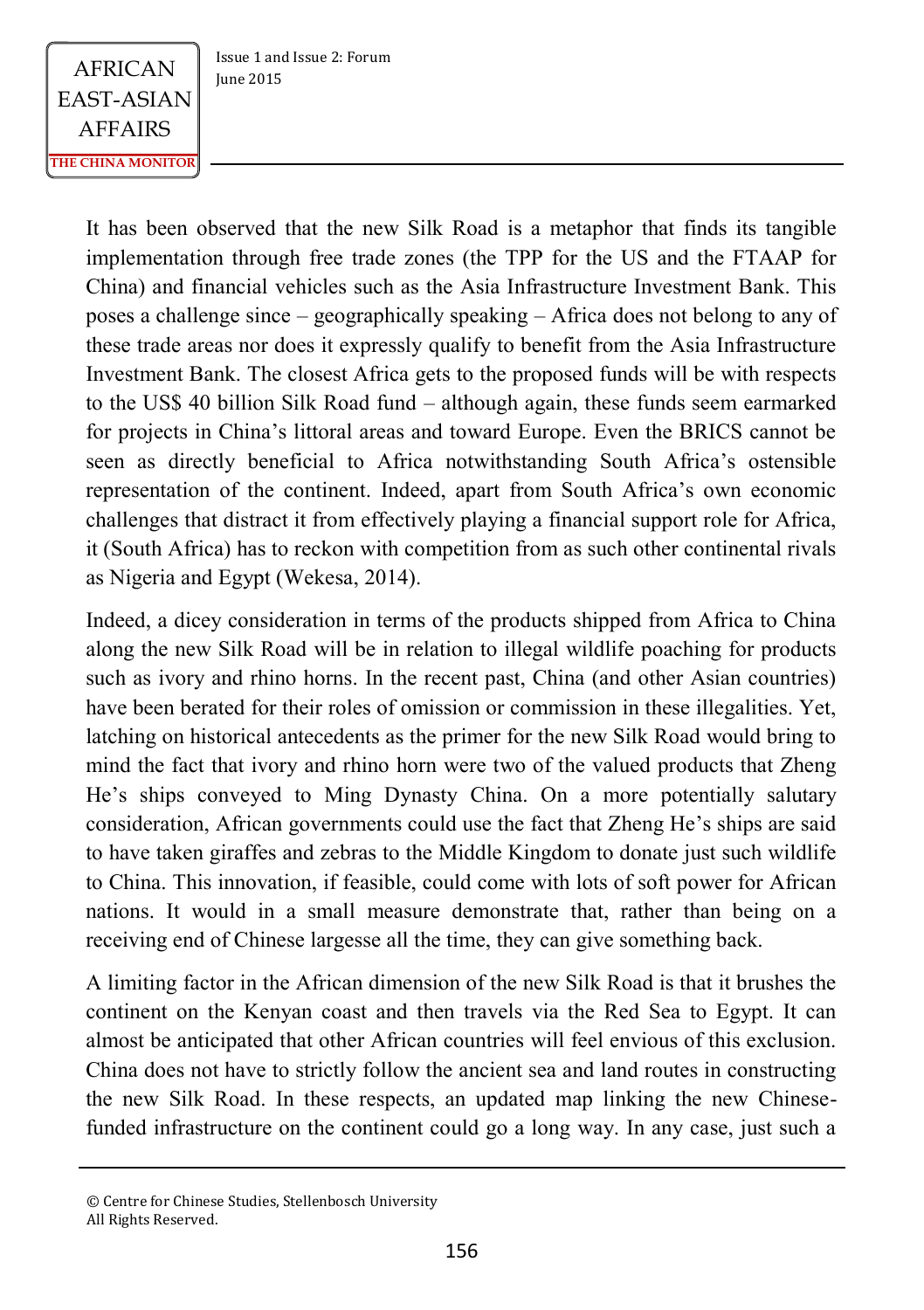proposal – for construction of pan-African road linkages – was made by Premier Li Keqiang during his April-May 2014 tour of the continent (Xinhua, 2014).

Throughout capitals in the West, analysts and strategists must be burning the midnight oil fashioning a response to China's new geo-political tentacles. The Chinese Silk Road diplomacy is sure to trigger counter offers not just to the rest of the world but to Africa as well. Western powers already have a major naval presence on the continent. They would clearly be interested in upping their game. One positive picking for Africa – in what echoes the Cold War of yore – will be that western powers are likely to intensify their "return" to Africa if and when China clarifies its China-Africa Silk Road plans. A magic wand in China's arsenal however is that in the recent past, it has been involved in quelling piracy off the coast of East Africa within the wider context of China's contribution to Africa's peace building efforts. Does peace and security offer pathways in which China could smooth its African Silk Road?

### **Conclusion**

Traditionally, Africa is the continent where Chinese leaders initiate new diplomatic moves every New Year. With China's Africa Silk Road still very much *tabula rasa*, the China-Africa academic community will be waiting to see if early 2016 will be a time for the moulding of an approach that can then be subjected to a more informed conversation. As things stand, much of the discussion will remain speculative. Whichever way things go, questions will be posed as to whether Africa will be spurned or not as China unfurls a major geopolitical plan into the future.

### **Endnotes**

1. This paper is a revised version of a paper presented at the Overseas Chinese and 21st-Century New Silk Road Conference at Jinan University, China, 13 December 2014, organised by Jinan University and the Chinese in Africa, Africans in China Research Network

<sup>©</sup> Centre for Chinese Studies, Stellenbosch University All Rights Reserved.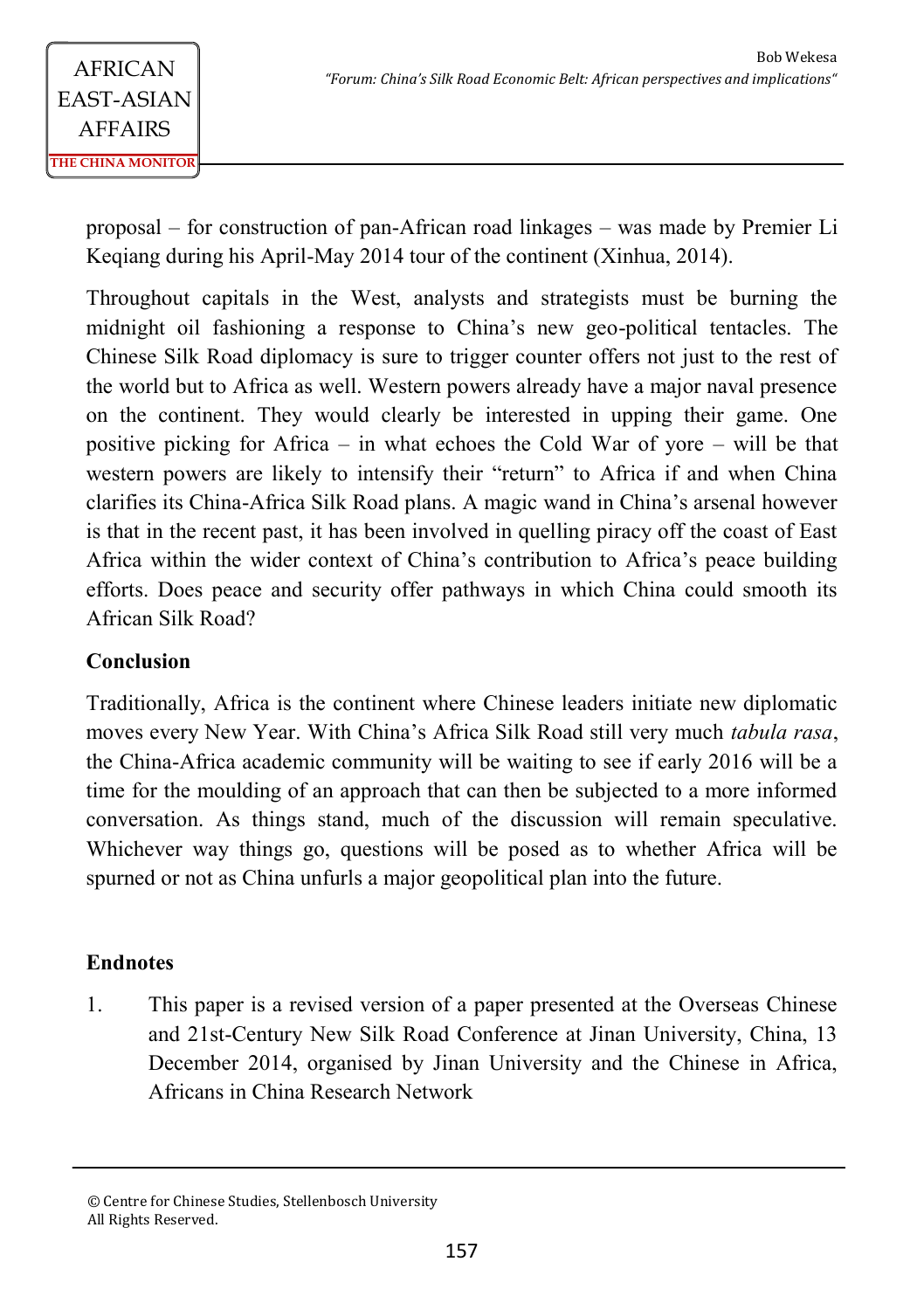- 2. The author acknowledges the support of the Wits China Africa Reporting Project housed in the Journalism Department, University of the Witwatersrand for continuing support in researching China-Africa issues from whence many of the perspectives in this paper are derived.
- 3. Professor Mark Horton of Bristol University is reputed as one of the foremost archaeologist on matters East African coast complete with a TV and documentary career in the field.
- 4. Levathes, a former National Geographic writer introduces her book with a dramatic tale of how each of Zheng He's ships were, "…the size of many houses…a city of ships".
- 5. As of July 2012, Xinhua News Agency reported that China was building a massive replica of "Zheng He Treasure Ship," that would debut sailing in 2014.
- 6. For instance In March 2012, CCTV Africa revisited the China-Lamu story and ran with the banner: *Zheng He's Peace Journey*.
- 7. The most plausible reason advanced is that the successor of the emperor of Yongle (who had been supportive of the expeditions) did not have time for the expeditions.
- 8. Guangyuan wrote in an opinion article in Kenya's leading newspaper, the Daily Nation drawing on the speech he had made during the event.
- 9. The political dimension was evident in the presence at the event of Kenya's former speaker of national assembly, Kenneth Marende and former Vice President Kalonzo Musyoka
- 10. Based on the author's wide reading of Xinhua's reporting from April 2014 to early December 2014
- 11. For more information see, Chulanee Attanayake, 2014, Sri Lanka; the Best Stop-over in China's Maritime Silk Road

<sup>©</sup> Centre for Chinese Studies, Stellenbosch University All Rights Reserved.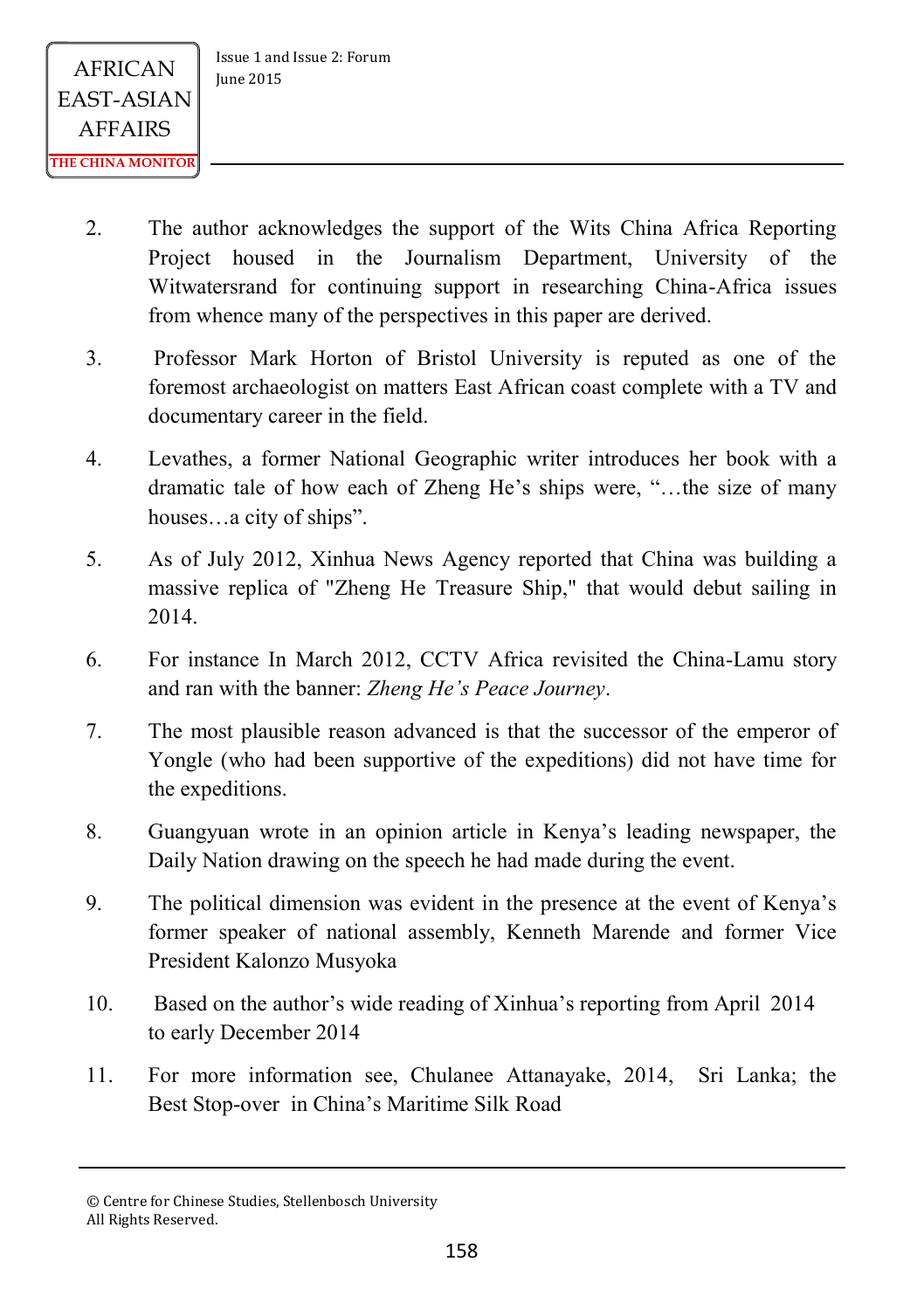12. See video: joint dig of ancient Malindi, http://english.cntv.cn/program/ cultureexpress/20120822/106754.shtml

#### **Bibliography**

- Anthony, R. 2013. Infrastructure and influence: China's presence. *Journal of the Indian Ocean Region*, 9(2):134-149.
- Chaturvedy, R.R. 2014. *New Maritime Silk Road: Converging Interests and Regional Responses - ISAS Working Paper, No. 197 [Online]. Available: http://www.isn.ethz.ch/Digital-Library/Publications/Detail/? lang=en&id=184577 2014 [2015, June 30]*
- Eyler, B. 2014. *China's 21st Century Maritime Silk Road is ALL ABOUT Africa.* The 4<sup>th</sup> Media.
- Holmes, J. R., and Yoshihara, T. 2006. "Soft power" at sea: Zheng He and China's maritime diplomacy. *Proceedings Magazine*, 132(10):244.
- Kemp, J. 2014. *China's Silk Road challenges U.S. dominance in Asia –* Reuters [Online]. Available: http://www.reuters.com/article/2014/11/10/china-apecsilkroad-idUSL6N0T03CY20141110 [2015, June 30].
- Lallanilla, M. 2013. *Live Science. Ancient Coins Spark an International Treasure Hunt* [Online]. Available: http://www.livescience.com/37772-ancient-africancoins-kilwa-ian-mcintosh.html [2015, June 30].
- Lin, C. 2011. *China's New Silk Road to the Mediterranean: The Eurasian Bridge and Return of Admiral Zheng He - ISPSW Strategy Series* [Online]. Available: http://www.isn.ethz.ch/Digital-Library/Publications/Detail/? id=133405 [2015, June 30].
- Lynne M. Tracy. 2013. *The United States and the New Silk Road* [Online]. Available: http://www.state.gov/p/sca/ci/af/newsilkroad/ [2015, June 30].

<sup>©</sup> Centre for Chinese Studies, Stellenbosch University All Rights Reserved.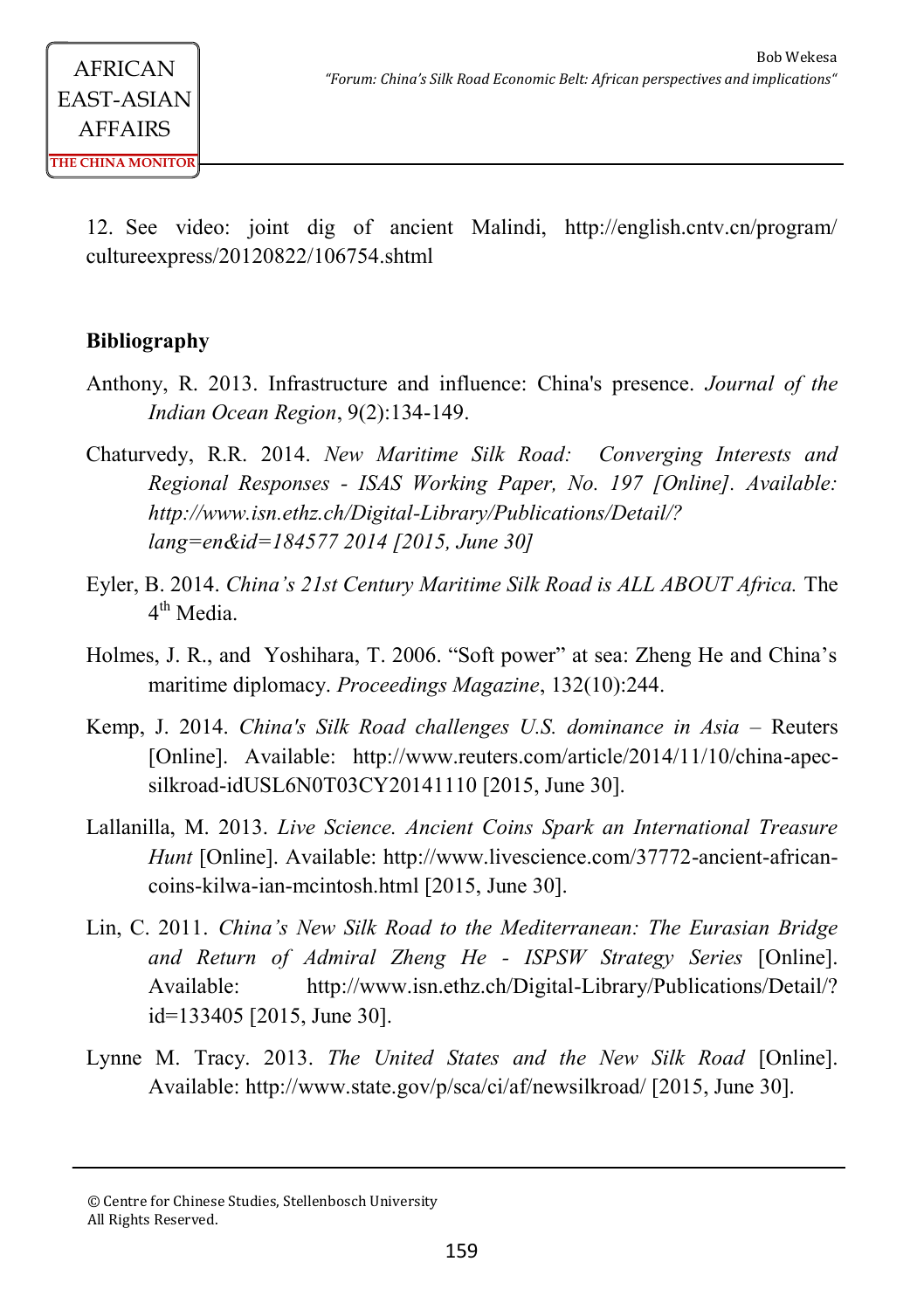- MacEgan, M. 2014. Uncovering the Maritime Silk Road World Socialist Website [Online]. http://www.wsws.org/en/articles/2014/10/14/silk-o14.html [2015, June 30]
- MacEgan, M. 2014. World Socialist Web Site. Uncovering the Maritime Silk Road [Online]. Available: https://www.wsws.org/en/articles/2014/10/14/silko14.html [2015, June 30]
- Rana, P.B., and Chia, W. 2014. *The Revival of the Silk Roads (Land Connectivity) in Asia -* S. Rajaratnam School of International Studies, Working Paper, No. 274 [Online]. Available: http://www.isn.ethz.ch/Digital-Library/Publications/ Detail/?ots783=0c54e3b3-1e9c-be1e-2c24 a6a8c7060233&lng=en&id=179926 [2015, June 30].
- Rongxia, L. 2005. Significance of Zheng He's Voyages. *Beijing Review*.
- Shinn, D. H., and Eisenman, J. 2012. *China and Africa: A Century of Engagement*. Pennsylvania: University of Pennsylvania Press.
- Top 100 people of the Millennium. 2002. [Online]. Available: http:// www.tostepharmd.net/hissoc/top100people.html [2015, June 30].
- Wekesa, B. 2012. Personal interview with Professor Qin Daxue. August 2012. Malindi, Kenya.
- Wekesa, B. 2014. How Africa can get veto-power seat on Security Council, with respect to UN veto power seat [Online]. Available: http:// www.theeastafrican.co.ke/OpEd/comment/How-Africa-can-get-veto-powerseat-on-Security-Council-/-/434750/2531418/-/12dls55/-/index.html [2015, June 30].
- Xinhua News Agency. 2014. *Chinese premier promotes railway, aviation technologies in Africa* [Online]. Available: http://news.xinhuanet.com/ english/china/2014-05/06/c\_126465183.htm [2015, June 30].

Xinhua. 2014. *China's Belt and Road Initiatives open to world: expert* [Online].

<sup>©</sup> Centre for Chinese Studies, Stellenbosch University All Rights Reserved.